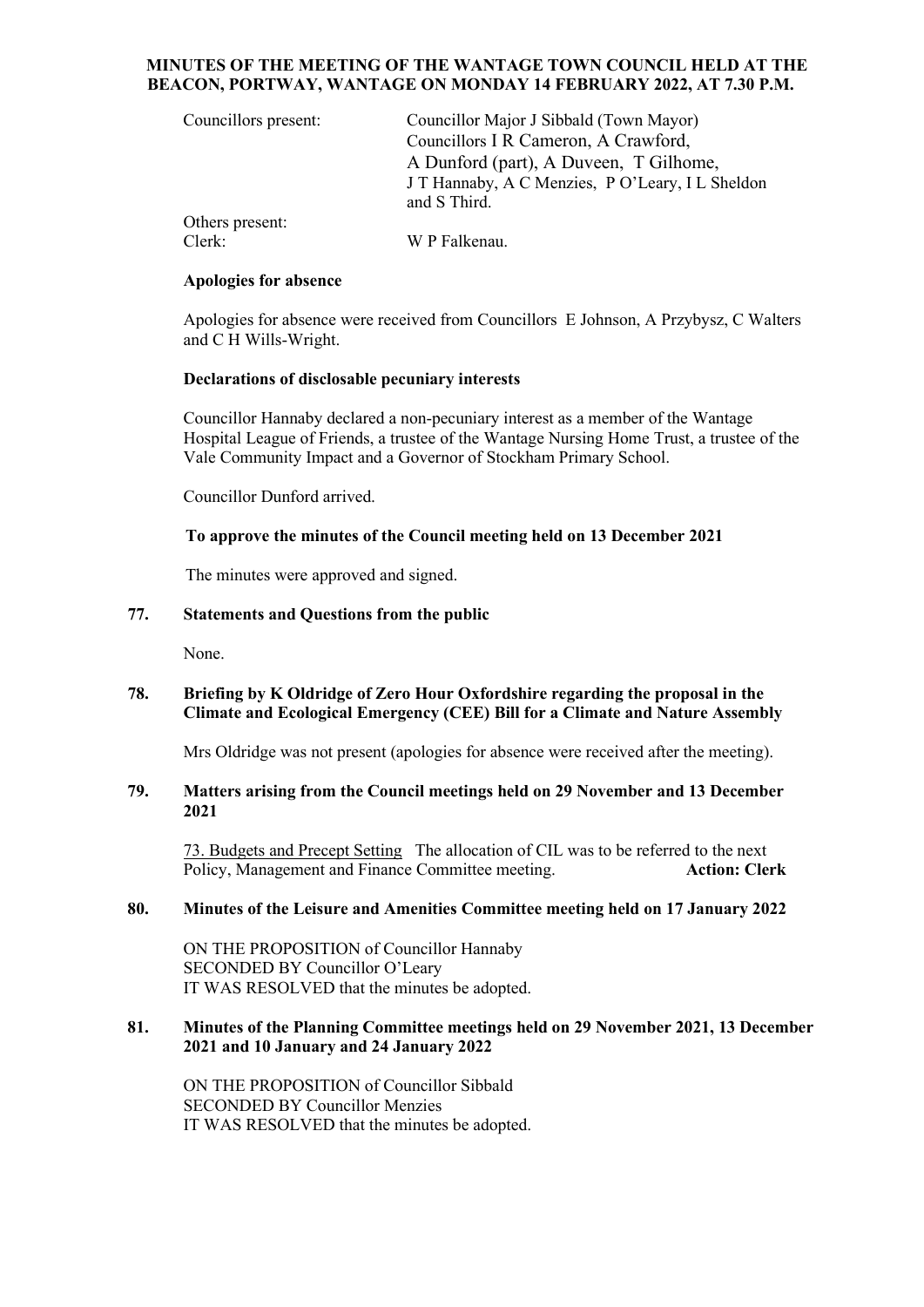### **82. Minutes of the Promotion, Communication and Events Committee meeting held on the 7 February 2022**

ON THE PROPOSITION of Councillor Gilhome SECONDED BY Councillor Third IT WAS RESOLVED that the minutes be adopted.

## **83. Minutes of the Policy, Management and Finance Committee meeting held on the 31 January 2022**

 30 b) Future ownership and maintenance responsibilities for the Manor Road Recreational Ground

 It was reported that the District Council's Deputy Chief Executive had agreed to consider giving the transfer of ownership higher priority.

# 32. Minutes of the Climate Emergency Sub-committee meeting held on 10 January 2022

There had been some dialogue about a solar energy scheme being promoted by Sustainable Wantage. It was agreed to consider this as a confidential item at the end of the meeting.

30 a) Update on plans to pedestrianise western end of the Market Place

The drawings had been received. It was agreed that the Mayor seek feedback from councillors on these, outside the meeting. **Action: Sibbald**

ON THE PROPOSITION of Councillor Crawford SECONDED BY Councillor Hannaby IT WAS RESOLVED that the minutes, as amended, be adopted.

# **84. To consider arrangements for the Annual Town Electorate meeting to be held on 4 April 2022**

It was agreed to invite David Johnston MP and Matthew Barber, the Thames Valley Police Commissioner to speak to the meeting. **Action: Clerk** 

The Silver Band and St Modwen were to be asked to make a presentation. **Action: Clerk**

 The Town Mayor will cover in his report the Jubilee Picnic event, tree planting and the 20s Plenty Survey,

# **85. To consider response to the interim report of the internal auditor dated 26 November 2021**

The Clerk had distributed the report with suggested comments (attached).

ON THE PROPOSITION of Councillor Crawford SECONDED BY Councillor Duveen IT WAS RESOLVED to approve the comments to the internal auditor report, as suggested.

### **86. District and County Councillors' reports**

### District Council

 Work on the budgets had been completed. Cost savings had been achieved and this would deliver a balanced budget over the coming five year period. The two hour free period in the District Council's car parks was to be reduced to one hour. An amount had been included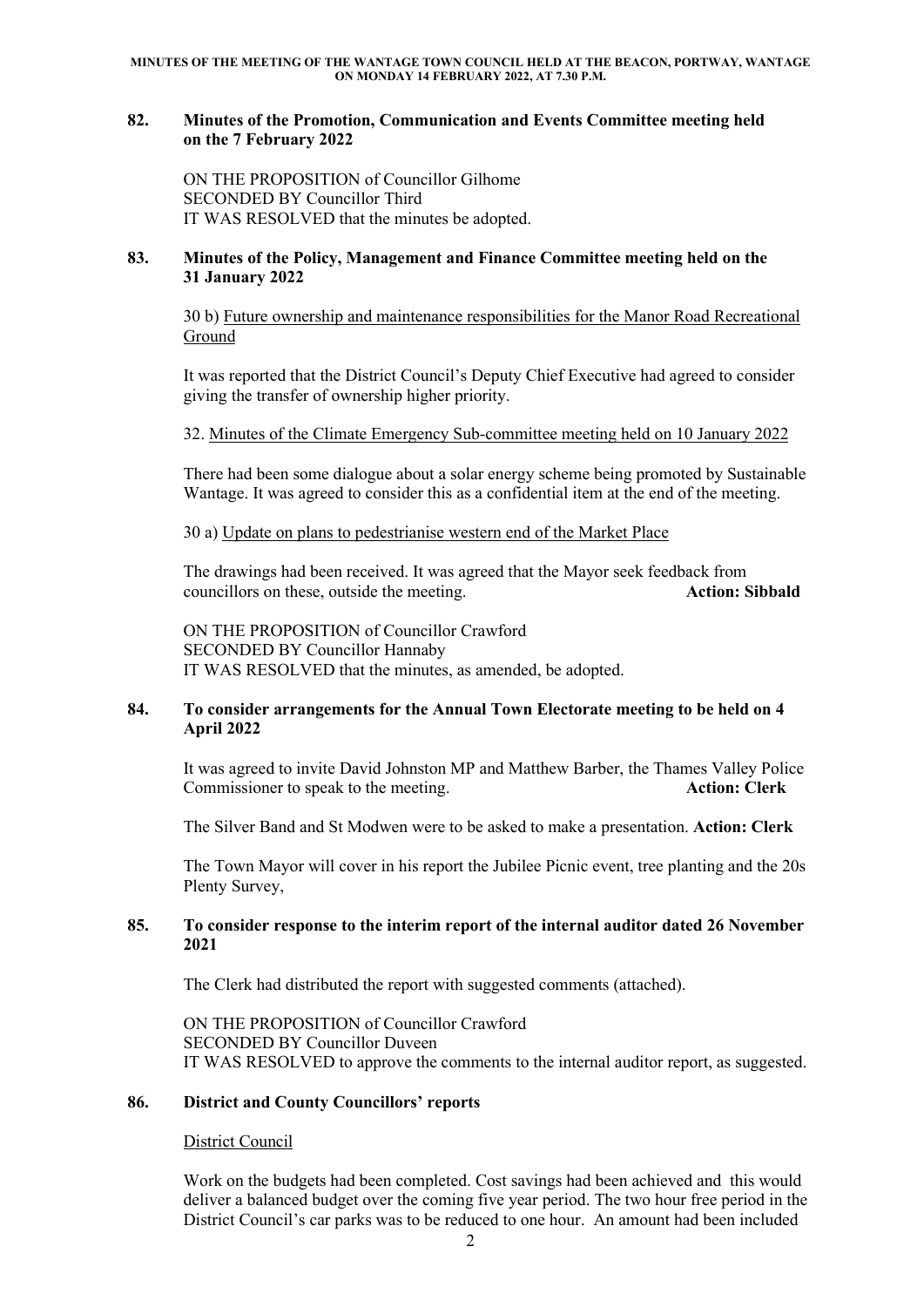#### **MINUTES OF THE MEETING OF THE WANTAGE TOWN COUNCIL HELD AT THE BEACON, PORTWAY, WANTAGE ON MONDAY 14 FEBRUARY 2022, AT 7.30 P.M.**

in the capital budget to revamp the wet side changing rooms at the Leisure Centre. £40k had been set aside each year for the next five years to improve play areas. £50k a year for tree planting, £50k a year to improve public open spaces and £5k a year for the Letcombe Brook Project. Some funding for this was being provided from the Community Infrastructure Levy (CIL).

### County Council

The County Council had also been considering budgets. In the region of  $£60$  million has had to be put aside to cover the increase in costs of a major road project. Social care expenditure was £540k per day and resources were stretched. £250k had been allocated to progress rail schemes, which included an amount to progress the reopening of the Grove station.

### **87. Town Mayor's communications**

The Town Mayor's communications were available to view on the Town Council's website.

### **Confidential items**

ON THE PROPOSITION of Councillor Sibbald

IT WAS RESOLVED that in view of the confidential nature of the business about to be transacted, it was advisable in the public interest that the public and press be temporarily excluded, and they were instructed to withdraw.

### **88. To consider suspension of financial regulations with regard to the annual grass cutting and cemetery maintenance contract**

The Clerk had distributed a schedule detailing quotes received relating to previous grass cutting contracts. The current contractor, White Horse Horticulture, had provided the grass cutting service to the Council since 2004. Up until 2017 the quotes had been much lower than others. In 2017 and 2019, only one contractor based in Carterton had provided a lower quote but this had been rejected as questionable given the time and costs involved in travelling to meet the demands of the contract. White Horse Horticulture had provided a quote of  $\text{\pounds}10,220$  for the 2022/23 year. This was still lower than the quotes received from three other contractors in 2017. In recent years White Horse Horticulture had progressively been called upon to provide services in other areas ie overseeing the installation and removing the Christmas trees, clearing derelict allotment plots, installing street furniture, installing/removing signs for road closures, first point of call to attend to emergencies such as putting down grit. More recently White Horse Horticulture had stepped in to undertake the early morning market attendant duties when the Council was unable to find someone to fill the market attendant vacancy. The Clerk expressed concern that the loss of the principal grass cutting contract could prejudice the provision of the more peripheral services. It was also not wholly reasonable to seek quotes from other contractors, given the time and work involved, if the Council was disposed to remain with its current contractor.

In discussion a view was expressed that the cost of work undertaken by White Horse Horticulture represented good value for money.

ON THE PROPOSITION of Councillor Hannaby SECONDED BY Councillor Sheldon

 IT WAS UNANIMOUSLY RESOLVED to suspend financial regulations with regard to the grass cutting contract and to accept White Horse Horticulture's quote of £10,220 for the year commencing April.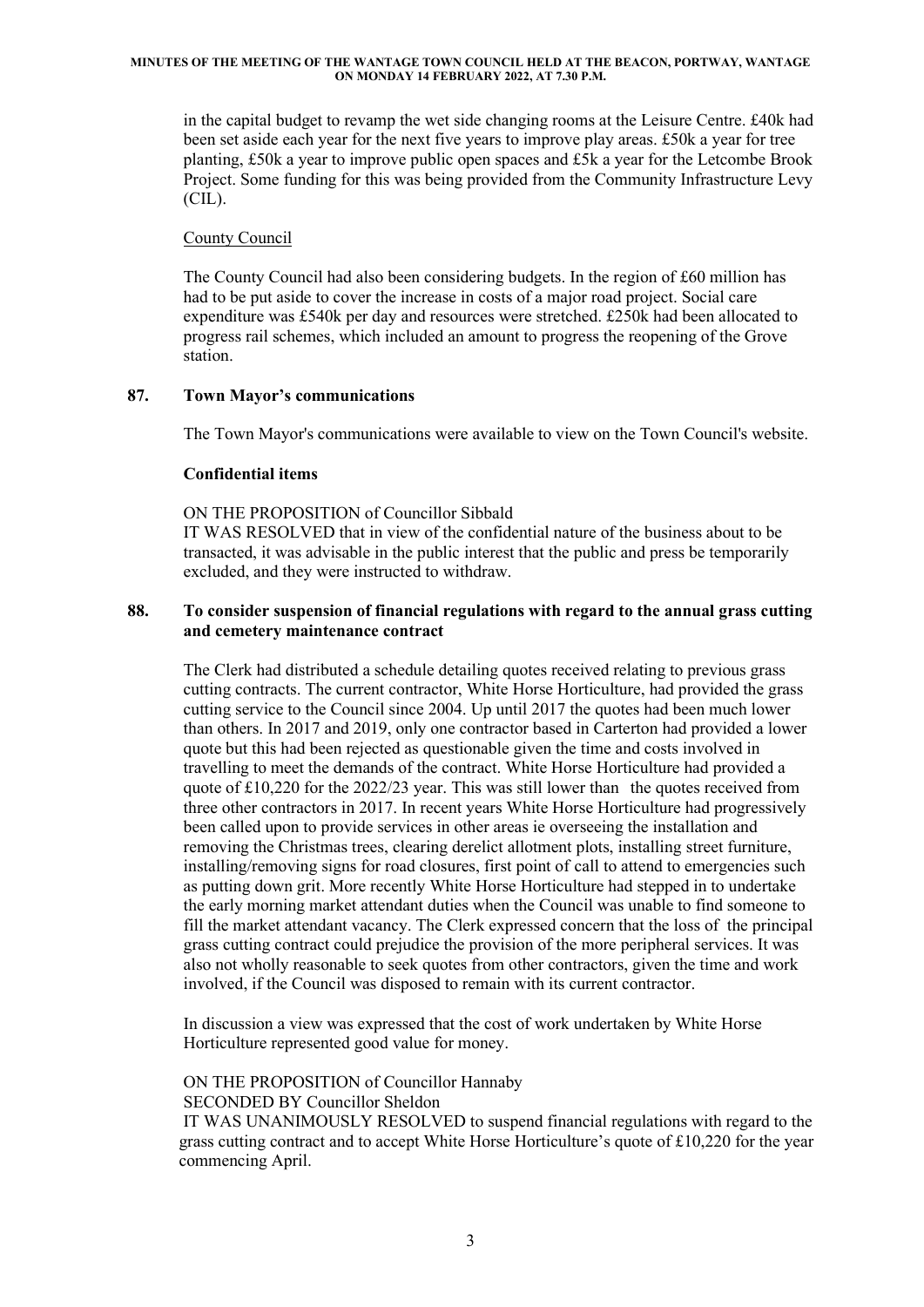# **78. Briefing by K Oldridge of Zero Hour Oxfordshire regarding the proposal in the Climate and Ecological Emergency (CEE) Bill for a Climate and Nature Assembly**

It was agreed that the Bill be supported in principle but that full support be held back until the final terms of the Bill were settled.

# **83. Minutes of the Policy, Management and Finance Committee meeting held on the 31 January 2022 (continued)**

30 a) Update on plans to pedestrianise western end of the Market Place (continued)

 The Mayor confirmed he would call a meeting to review and comment on the plans. He asked councillors to examine the plans prior to the meeting. **Action: All** 

# **3**2. Minutes of the Climate Emergency Sub-committee meeting held on 10 January 2022 – Solar Energy

 It was agreed that the Town Council should give its support to the use of solar energy but should not give its endorsement to any particular company.

The meeting closed at 8.40 p.m.

------------------------------------------

WPF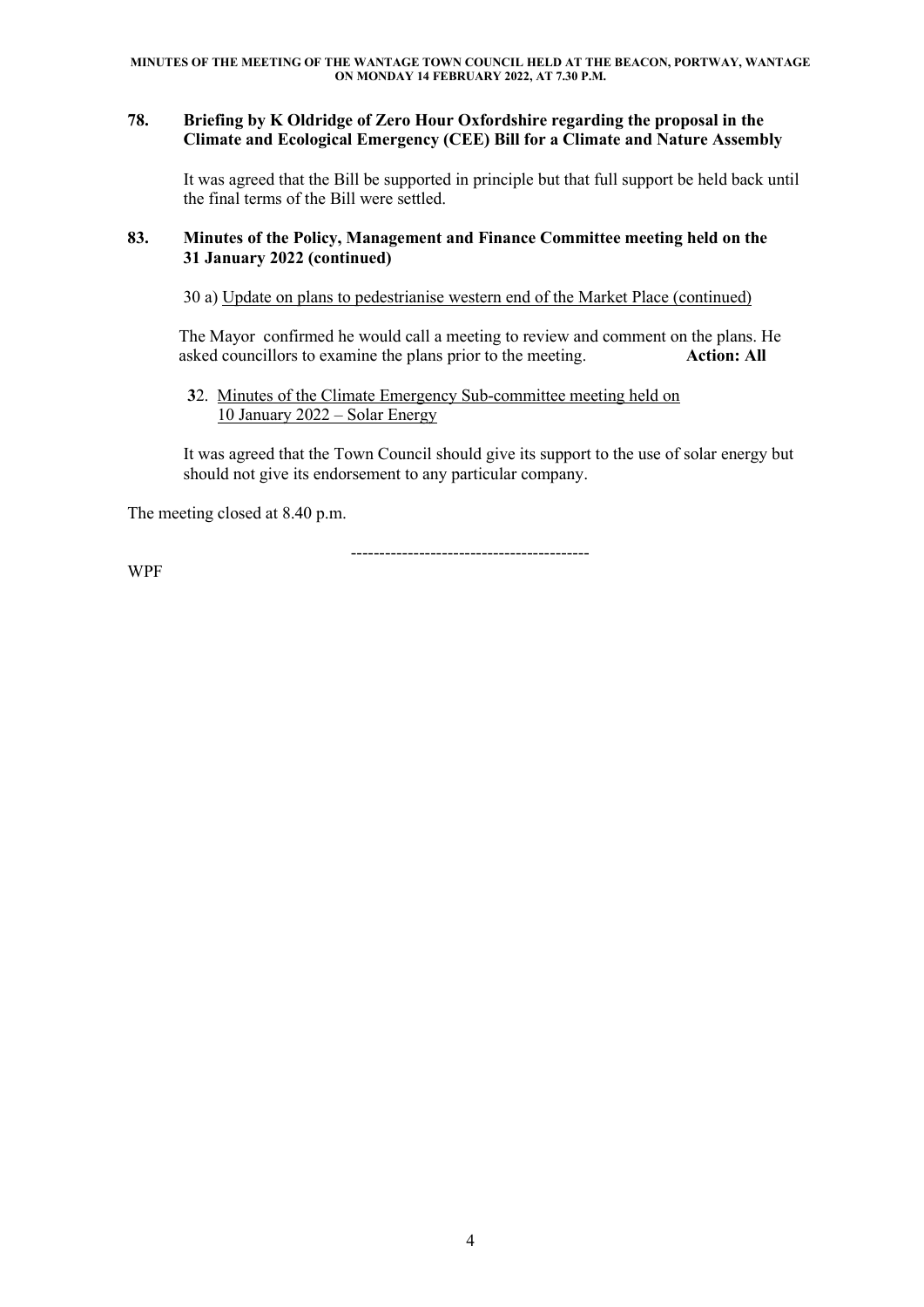# **Wantage Town Council**

**Financial Year 2021-22** 



#### **Interim Internal Audit Observations By a strate: 22-November -20 By a strate: 22-November -2021 Proper -2021**

#### FALSE **B** *This authority complied with its financial regulations, payments were supported by invoices, all expenditure was approved and VAT was appropriately accounted for.*

| No. | <b>Audit Test</b>                                                                                                                                                       | <b>Observation</b>                                                                                                                                                                                                                                                                                                                                                                                                                                                               | <b>Recommendation</b>                                                                                                                                                                                                                                                                                                                                                                                                                                                                                                      | <b>Priority</b> | <b>Comments</b>                                                                                                                                                                                                                                                                                                                                                                                                                                                                                                                                                                                     |
|-----|-------------------------------------------------------------------------------------------------------------------------------------------------------------------------|----------------------------------------------------------------------------------------------------------------------------------------------------------------------------------------------------------------------------------------------------------------------------------------------------------------------------------------------------------------------------------------------------------------------------------------------------------------------------------|----------------------------------------------------------------------------------------------------------------------------------------------------------------------------------------------------------------------------------------------------------------------------------------------------------------------------------------------------------------------------------------------------------------------------------------------------------------------------------------------------------------------------|-----------------|-----------------------------------------------------------------------------------------------------------------------------------------------------------------------------------------------------------------------------------------------------------------------------------------------------------------------------------------------------------------------------------------------------------------------------------------------------------------------------------------------------------------------------------------------------------------------------------------------------|
|     | Is Clerk CILCA qualified?                                                                                                                                               | The Clerk is not CiLCA qualified. This was highlighted<br>in previous year audit.                                                                                                                                                                                                                                                                                                                                                                                                | The Council to note.                                                                                                                                                                                                                                                                                                                                                                                                                                                                                                       | Medium          | Noted                                                                                                                                                                                                                                                                                                                                                                                                                                                                                                                                                                                               |
|     | Do electronic bank payments require two<br>authorisers?                                                                                                                 | Electronic bank payments may be made on a sole<br>authoriser basis.<br>Currently Councillors are provided with invoices for<br>payment in an email for authorisation. Approval<br>responses are also maintained as an Audit Trail along<br>with income and expenditure reports.<br>It is understood that the Council approved to use<br>Unity Trust for banking. This is due to be implemented<br>in the next 2 months. Dual authorisation for online<br>banking will be set up. | The Council to review the controls in place in respect<br>of online bank payments and consider the<br>introduction of dual authorisation of payments. The<br>Council to note the high level of risk associated with<br>single authorisation of such payments and ensure<br>that it has robust controls in place in respect of such<br>payments.<br>The Council must ensure that it has in place 'safe and<br>efficient' arrangements in accordance with<br>paragraphs 1.15.3 to 1.15.6 of The Practitioners Guide<br>2021. | High            | It is intended to migrate to dual authorisation in a<br>staged process. The Council agreed in November<br>2021 to open an account with Unity Trust Bank<br>with dual authorisation. This, however, coincided<br>with the bank suspending the opening of new<br>accounts until January 2022. The account will be<br>ppened as soon as practical. Once this is up and<br>running, the existing bank accounts will be<br>converted to dual authorisation. The staged<br>process is being adopted to avoid the risk of online<br>payment facilities being lost altogether in the<br>concersion process. |
|     | If payments are made under Direct Debit and<br>Standing Order have these been subject to review and<br>approval by Council in accordance with Financial<br>Regulations? | Direct Debits/Standing Orders have not been<br>approved as required under the Councils Financial<br>Regulations. (Paragraph 6.7 of the 2019 Model<br><b>Financial Regulations.)</b>                                                                                                                                                                                                                                                                                              | Council to ensure that Direct Debits/Standing Orders<br>are approved in accordance with Financial<br>Regulations. (Paragraph 6.7 of the 2019 Model<br>Financial Regulations.)                                                                                                                                                                                                                                                                                                                                              | Medium          | All direct debit payments are recorded in the<br>schedule of "Accounts for Payment" presented to<br>every Policy, Management and Finance<br>Committee meeting. The DDs and SOs are<br>approved with other payments.                                                                                                                                                                                                                                                                                                                                                                                 |

#### FALSE **C** *This authority assessed the significant risks to achieving its objectives and reviewed the adequacy of arrangements to manage these.*

| No. | <b>Audit Test</b>                                                                                                                 | <b>Observation</b>                                                                                                                                                                                                                                     | Recommendation                                                                                                                                                                                                                            | Priority | <b>Comments</b>                                                                             |
|-----|-----------------------------------------------------------------------------------------------------------------------------------|--------------------------------------------------------------------------------------------------------------------------------------------------------------------------------------------------------------------------------------------------------|-------------------------------------------------------------------------------------------------------------------------------------------------------------------------------------------------------------------------------------------|----------|---------------------------------------------------------------------------------------------|
|     | The Council, as a body, has undertaken a formal<br>review of risk (this cannot be delegated to sub-<br>committee) - Interim Audit | As at the date of the Interim Audit the Council had not  <br>formally Minuted a review of Risk.<br>The Council last reviewed the Risk Register February<br>2021. It is understood the Council are due to review<br>the Risk Register 29 November 2021. | The review of Risk is a key requirement of both the<br>Annual Governance Statement and the Annual<br>Internal Audit Report. The Council MUST ensure that<br>it Minutes a formal review of Risk prior to the end of<br>the financial year. | Advisory | The Risk Assessment was reviewed by the Town<br>Council at its meeting on 29 November 2021. |